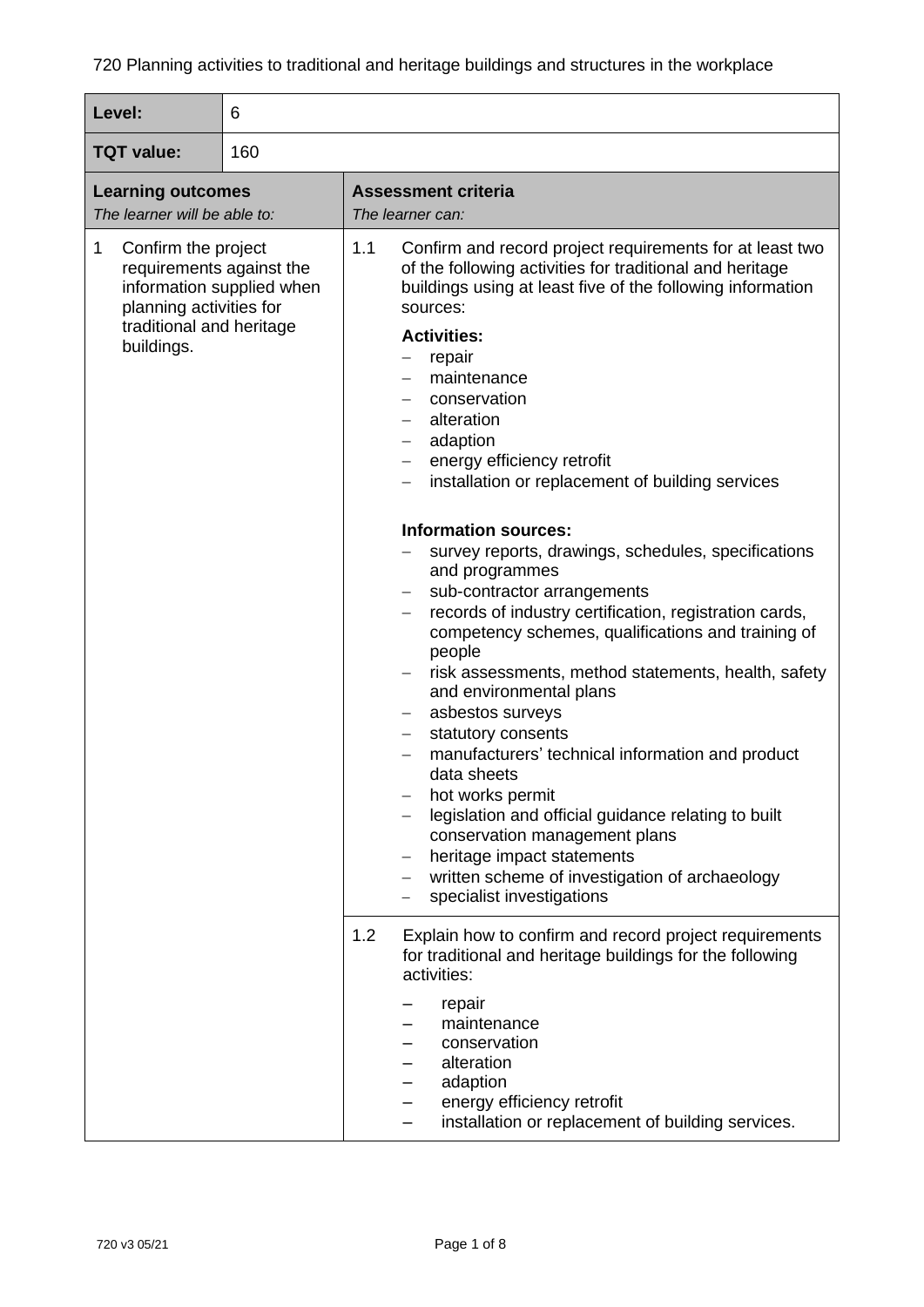| <b>Learning outcomes</b><br>The learner will be able to: | <b>Assessment criteria</b><br>The learner can:                                                                                                                                                                                                                                                                                                                                                                                                                                                                                                                                                                                                                                                                                                                                                                                                                                                                                                                                                      |
|----------------------------------------------------------|-----------------------------------------------------------------------------------------------------------------------------------------------------------------------------------------------------------------------------------------------------------------------------------------------------------------------------------------------------------------------------------------------------------------------------------------------------------------------------------------------------------------------------------------------------------------------------------------------------------------------------------------------------------------------------------------------------------------------------------------------------------------------------------------------------------------------------------------------------------------------------------------------------------------------------------------------------------------------------------------------------|
|                                                          | 1.3<br>Explain how to identify and use a range of information<br>sources for traditional and heritage building project<br>requirements including but not limited to:                                                                                                                                                                                                                                                                                                                                                                                                                                                                                                                                                                                                                                                                                                                                                                                                                                |
|                                                          | survey reports, drawings, schedules, specifications<br>and programmes<br>sub-contractor arrangements<br>records of industry certification, registration cards,<br>competency schemes, qualifications and training<br>of people<br>risk assessments and method statements, health,<br>safety and environmental plans<br>asbestos surveys<br>statutory consents<br>manufacturers technical information and product<br>data sheets<br>hot works permit<br>legislation and official guidance relating to built<br>heritage (Listed Building Consent, Planning<br>Permission, Scheduled Monument Consent,<br><b>Conservation Area Consent, Ecclesiastical</b><br>Exemption)<br>conservation management plans<br>heritage impact statements<br>written scheme of investigation for archaeology<br>(WSI)<br>specialist surveys and investigations to understand<br>the existing buildings and structures and inform<br>proposed works including but not limited to:<br>a) heritage issues and significance |
|                                                          | b) construction materials and methods<br>c) condition and behaviour<br>d) the range of diagnostic investigations                                                                                                                                                                                                                                                                                                                                                                                                                                                                                                                                                                                                                                                                                                                                                                                                                                                                                    |
|                                                          | Explain who needs to be consulted when confirming<br>1.4<br>project requirements for traditional and heritage<br>buildings.                                                                                                                                                                                                                                                                                                                                                                                                                                                                                                                                                                                                                                                                                                                                                                                                                                                                         |
|                                                          | 1.5<br>Explain why information from a range of sources must<br>be used when planning activities to traditional and<br>heritage building project requirements.                                                                                                                                                                                                                                                                                                                                                                                                                                                                                                                                                                                                                                                                                                                                                                                                                                       |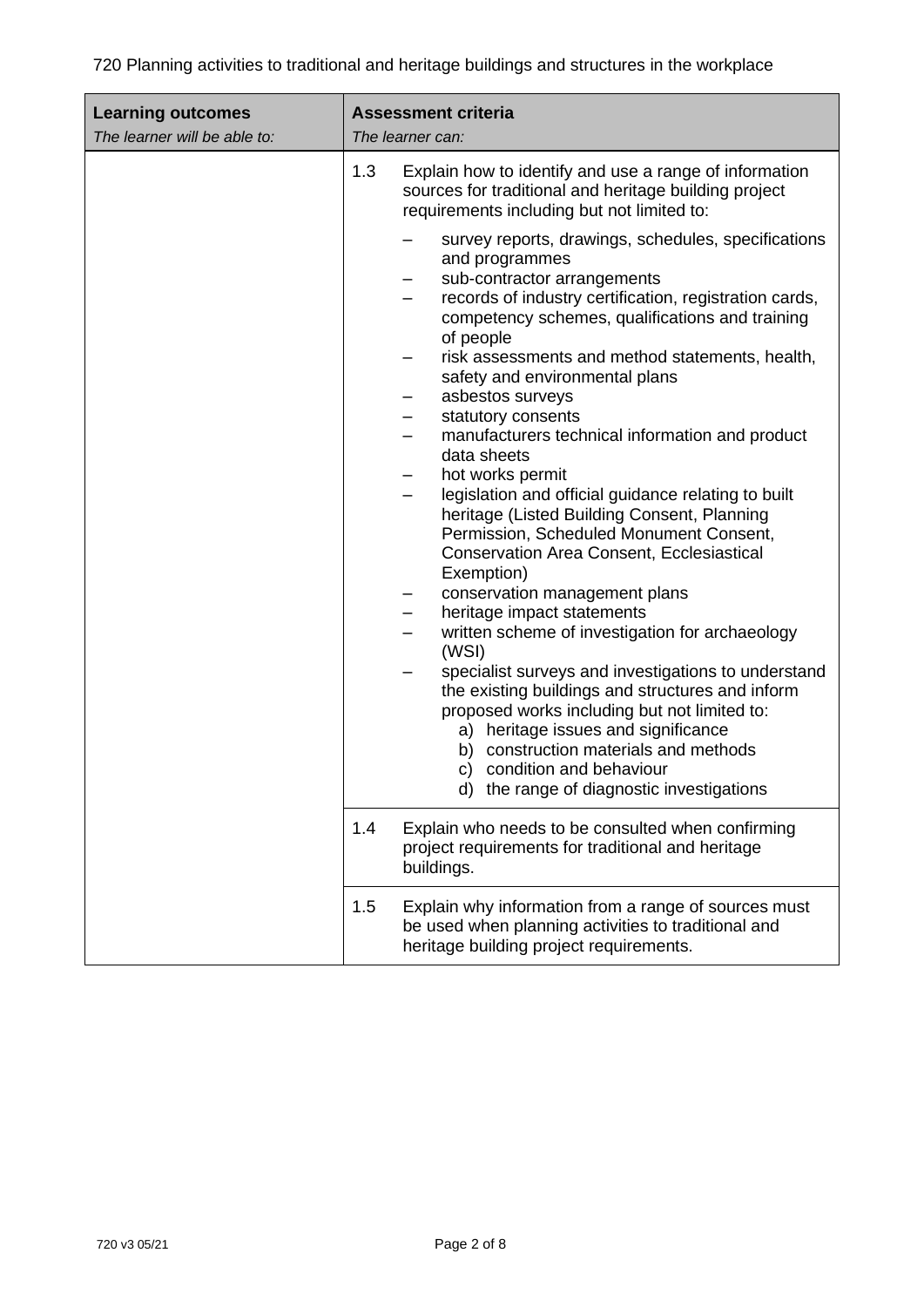| <b>Learning outcomes</b><br>The learner will be able to:                                        | <b>Assessment criteria</b><br>The learner can:                                                                                                                                                                                                                                                                                                                                                                                                                                                                  |
|-------------------------------------------------------------------------------------------------|-----------------------------------------------------------------------------------------------------------------------------------------------------------------------------------------------------------------------------------------------------------------------------------------------------------------------------------------------------------------------------------------------------------------------------------------------------------------------------------------------------------------|
| $\overline{2}$<br>Identify, review and record<br>the potential impact of a<br>range of factors. | Identify, review and record the impact of at least three of<br>2.1<br>the following factors on planning work activities to<br>traditional and heritage buildings:<br>- current organisational requirements<br>- contractual requirements<br>- statutory requirements<br>- resource allocation<br>- working requirements<br>- working in and around occupied or tenanted buildings<br>- environmental considerations<br>- weather conditions<br>- sustainability<br>- sequencing of trades<br>- temporary works. |
|                                                                                                 | 2.2<br>Explain how to identify, review and record the impacts of a<br>range of factors on the planning of work activities including<br>but not limited to:<br>current organisational requirements<br>- contractual requirements<br>statutory requirements<br>- resource allocation<br>- working requirements<br>working in and around occupied and tenanted<br>buildings<br>environmental considerations<br>- weather conditions<br>- sustainability<br>- sequencing of trades<br>temporary works.<br>$-$       |
|                                                                                                 | 2.3<br>Give reasons why the impacts on the planning of work<br>activities from a range of factors need to be identified,<br>reviewed and recorded.                                                                                                                                                                                                                                                                                                                                                              |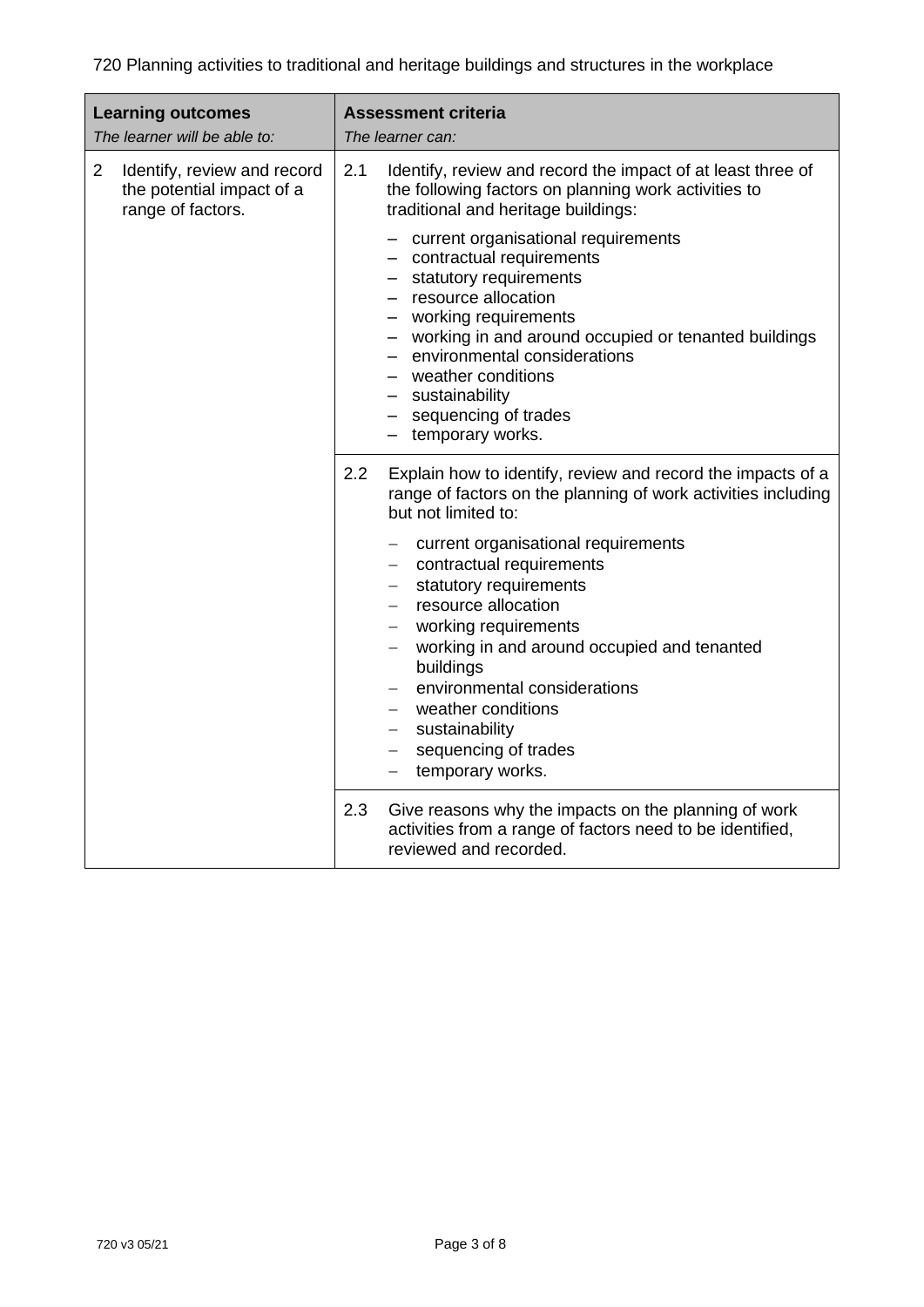| <b>Learning outcomes</b><br>The learner will be able to:                            | <b>Assessment criteria</b><br>The learner can:                                                                                                                                                                                                                                                                                                                                                                                                                                                                                                                                                                                                                                                                                                                                                                                                                                                                |
|-------------------------------------------------------------------------------------|---------------------------------------------------------------------------------------------------------------------------------------------------------------------------------------------------------------------------------------------------------------------------------------------------------------------------------------------------------------------------------------------------------------------------------------------------------------------------------------------------------------------------------------------------------------------------------------------------------------------------------------------------------------------------------------------------------------------------------------------------------------------------------------------------------------------------------------------------------------------------------------------------------------|
| 3<br>Review the impacts of<br>heritage issues on the<br>planning of work activities | 3.1<br>Identify, review and record the impacts of at least three of<br>the following heritage issues on the planning of work<br>activities:<br>fire safety<br>hot works<br>- archaeology<br>legislation and official guidance relating to built<br>heritage<br>- wildlife and ecology<br>- condition of existing buildings and structures<br>specialist investigations<br>performance of traditional materials and construction<br>methods<br>protection of heritage features<br>-                                                                                                                                                                                                                                                                                                                                                                                                                            |
|                                                                                     | Explain how to identify, review and record the impacts of<br>3.2<br>heritage issues when the work activities including but not<br>limited to:<br>sustainability<br>fire safety<br>hot works<br>archaeology<br>wildlife and ecology<br>-<br>condition of existing buildings and structures<br>—<br>performance of traditional materials and construction<br>—<br>methods<br>sequencing of trades<br>protection of heritage features<br>temporary works<br>conservation management plans<br>heritage impact statements<br>legislation and official guidance relating to built<br>heritage<br>specialist surveys and investigations to understand<br>the existing buildings and structures and inform<br>proposed works including but not limited to:<br>a) heritage issues and significance<br>b) construction materials and methods<br>c) condition and behaviour<br>d) the range of diagnostic investigations |
|                                                                                     | 3.3<br>Explain why you need to identify, review and record the<br>impacts of heritage issues on the planning of work<br>activities.                                                                                                                                                                                                                                                                                                                                                                                                                                                                                                                                                                                                                                                                                                                                                                           |
|                                                                                     | 3.4<br>Examine how to apply the key terms and concepts<br>including but not limited to:<br>- heritage values<br>- significance<br>- principles of conservation<br>- sustainable development and management                                                                                                                                                                                                                                                                                                                                                                                                                                                                                                                                                                                                                                                                                                    |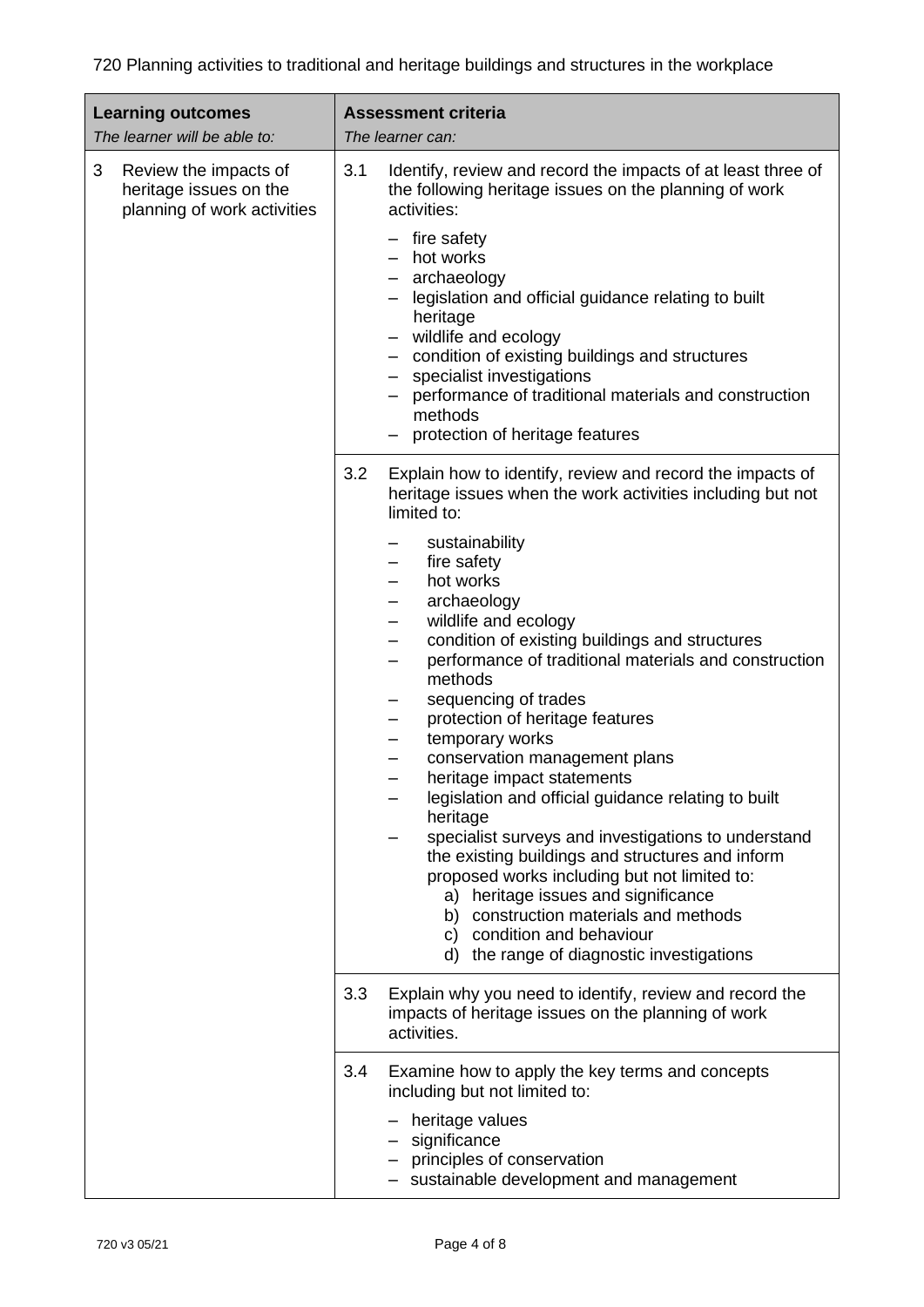| <b>Learning outcomes</b><br>The learner will be able to:                                        |     | <b>Assessment criteria</b><br>The learner can:                                                                                                                                                                                                                                                      |                                                                                                                                                                                       |
|-------------------------------------------------------------------------------------------------|-----|-----------------------------------------------------------------------------------------------------------------------------------------------------------------------------------------------------------------------------------------------------------------------------------------------------|---------------------------------------------------------------------------------------------------------------------------------------------------------------------------------------|
|                                                                                                 |     | 3.5                                                                                                                                                                                                                                                                                                 | Compare the differences in performance characteristics<br>between traditional and modern materials and<br>construction methods.                                                       |
|                                                                                                 |     | 3.6                                                                                                                                                                                                                                                                                                 | Explain how to recognise and determine when specialist<br>skills and knowledge are required and report accordingly<br>to those responsible.                                           |
| Review and record<br>4<br>information sourced from<br>guidance materials.                       | 4.1 | Identify, review and record the information sourced from at<br>least two of the following guidance materials:<br>owner's manuals<br>log books<br>- maintenance schedules and manuals<br>practice guides and specifications<br>current legislation and official guidance<br>- health and safety file |                                                                                                                                                                                       |
|                                                                                                 |     | 4.2                                                                                                                                                                                                                                                                                                 | Evaluate your findings of the review and judge the impact<br>on the planned activities.                                                                                               |
|                                                                                                 |     | 4.3                                                                                                                                                                                                                                                                                                 | Explain how to identify, review and record the information<br>sourced from the following guidance materials:                                                                          |
|                                                                                                 |     |                                                                                                                                                                                                                                                                                                     | owner's manuals<br>log books<br>maintenance schedules and manuals<br>practice guides and specifications<br>current legislation and official guidance<br>health and safety file<br>$-$ |
|                                                                                                 |     | 4.4                                                                                                                                                                                                                                                                                                 | Explain why it is important to review and record<br>influencing factors against information sourced from the<br>guidance materials.                                                   |
| Prioritise activities by<br>5<br>assessing and accounting<br>for a range of heritage<br>issues. | 5.1 | Prioritise activities by assessing and accounting for a<br>range of heritage issues and record the outcomes of your<br>findings.                                                                                                                                                                    |                                                                                                                                                                                       |
|                                                                                                 |     | 5.2                                                                                                                                                                                                                                                                                                 | Explain methods that can be used to assess and account<br>for a range of heritage issues in order to prioritise and plan<br>activities and record outcomes.                           |
|                                                                                                 |     | 5.3                                                                                                                                                                                                                                                                                                 | Give reasons why activities for traditional and heritage<br>buildings and structures should be prioritised.                                                                           |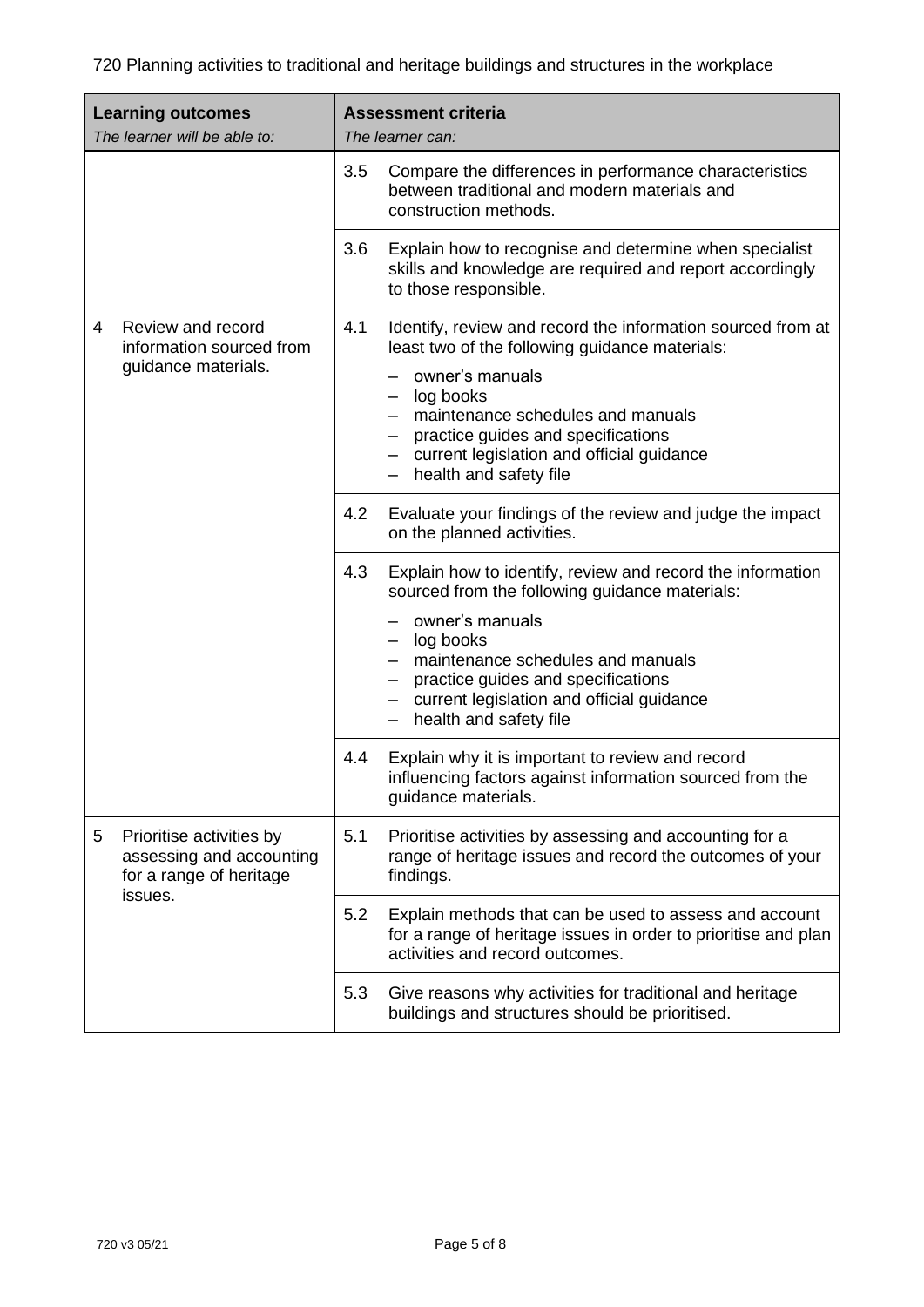| <b>Learning outcomes</b><br>The learner will be able to:                                                          | <b>Assessment criteria</b><br>The learner can:                                                                                                                                                                                                                                                                                                                                                                                                                                                                                                                                     |
|-------------------------------------------------------------------------------------------------------------------|------------------------------------------------------------------------------------------------------------------------------------------------------------------------------------------------------------------------------------------------------------------------------------------------------------------------------------------------------------------------------------------------------------------------------------------------------------------------------------------------------------------------------------------------------------------------------------|
| 6<br>Review priorities; make<br>recommendations and<br>record the decisions made<br>when circumstances<br>change. | 6.1<br>Review priorities, make recommendations and record the<br>decisions made taking into account at least four of the<br>following changing circumstances:<br>- susceptibility to damage<br>- safety requirements<br>- condition of existing buildings and structures<br>- compromised operational effectiveness<br>- environmental conditions<br>- use or change of use<br>- meeting current legislation<br>$-$ resources<br>- security threats<br>- discovery of architectural or archaeological features<br>during the works<br>- wildlife and ecology<br>- temporary works. |
|                                                                                                                   | 6.2<br>Explain how to review priorities, make recommendations<br>and record decisions made to take account of the<br>following changing circumstances:<br>susceptibility to damage<br>safety requirements<br>condition of existing buildings and structures<br>compromised operational effectiveness<br>environmental conditions<br>use or change of use<br>meeting current legislation<br>resources<br>security threats<br>discovery of architectural or archaeological features<br>during the works<br>wildlife and ecology<br>temporary works.                                  |
|                                                                                                                   | 6.3<br>Explain why you need to review priorities, make<br>recommendations and record the decisions made to take<br>account of changing circumstances.                                                                                                                                                                                                                                                                                                                                                                                                                              |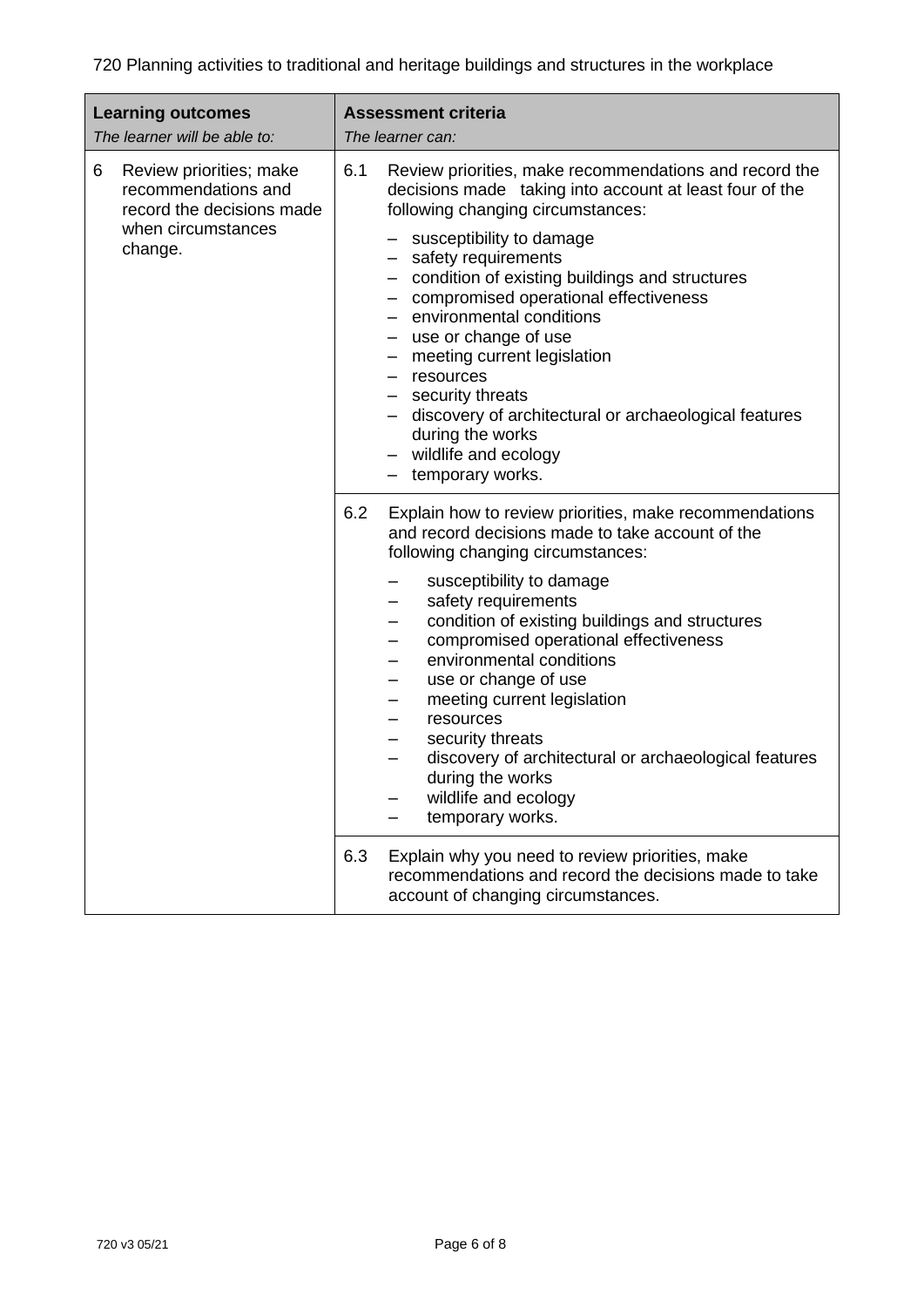| <b>Learning outcomes</b><br>The learner will be able to:                                               | <b>Assessment criteria</b><br>The learner can:                                                                                                                                                                                                                                                                                                                                                                                                                                                                                                                                                                                                                                                                                 |  |
|--------------------------------------------------------------------------------------------------------|--------------------------------------------------------------------------------------------------------------------------------------------------------------------------------------------------------------------------------------------------------------------------------------------------------------------------------------------------------------------------------------------------------------------------------------------------------------------------------------------------------------------------------------------------------------------------------------------------------------------------------------------------------------------------------------------------------------------------------|--|
| Prepare plans or<br>$\overline{7}$<br>programmes and negotiate<br>and agree them with<br>stakeholders. | 7.1<br>Prepare and record plans or programmes for at least two<br>of the following activities for traditional and heritage<br>buildings:<br>repair<br>maintenance<br>conservation<br>alteration<br>- adaption<br>- energy efficiency retrofit<br>installation or replacement of building services.<br>7.2<br>Negotiate and agree with stakeholders the prepared plans<br>or programmes for traditional and heritage buildings.<br>7.3<br>Explain how to prepare and record plans or programmes<br>for the following activities on traditional and heritage<br>buildings:<br>repair<br>maintenance<br>conservation<br>alteration<br>adaption<br>energy efficiency retrofit<br>installation or replacement of building services. |  |
|                                                                                                        | Explain methods and techniques of negotiating and<br>7.4<br>agreeing plans and programmes for traditional and<br>heritage buildings and structures with stakeholders.                                                                                                                                                                                                                                                                                                                                                                                                                                                                                                                                                          |  |